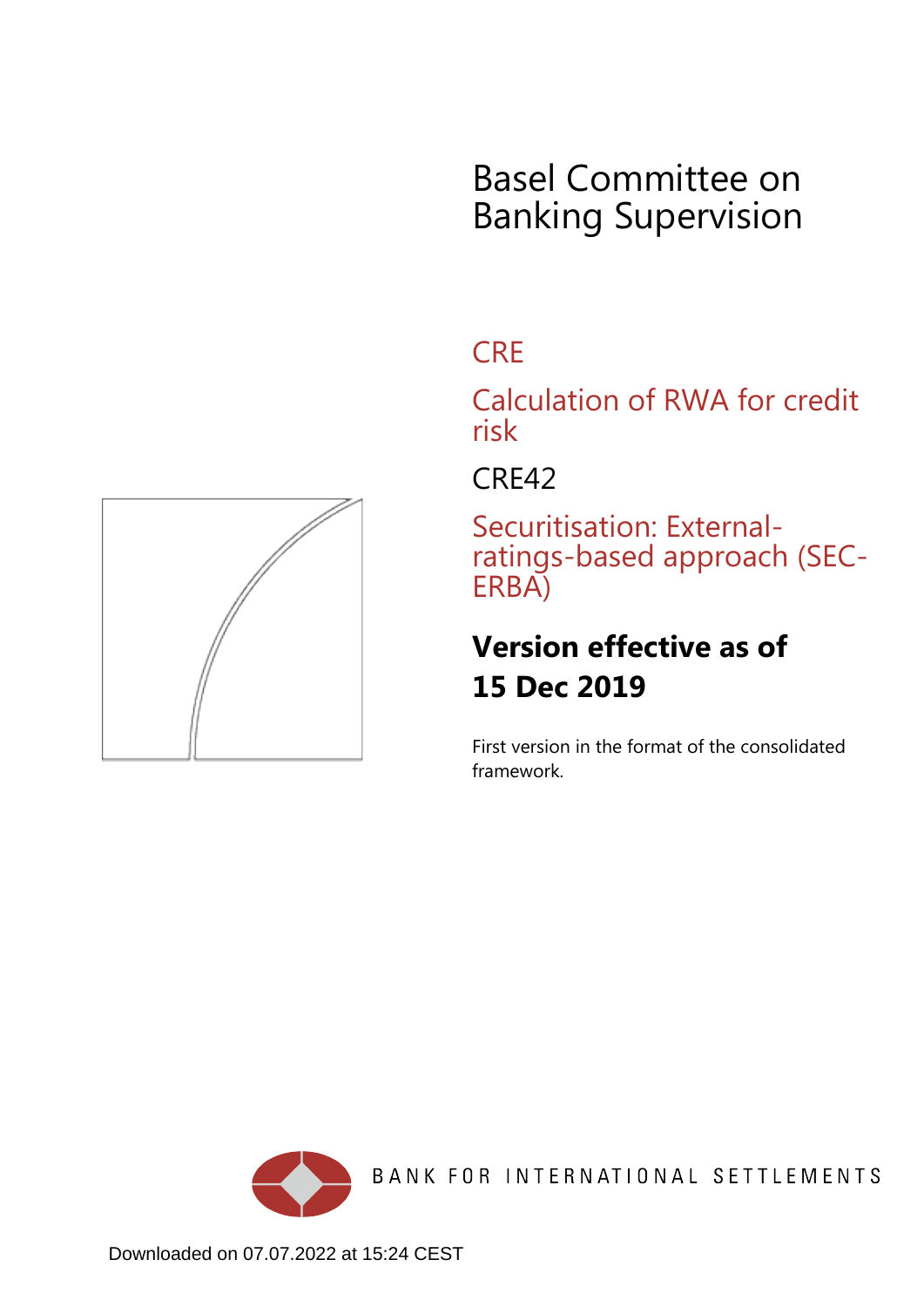*© Bank for International Settlements 2022. All rights reserved.*

Downloaded on 07.07.2022 at 15:24 CEST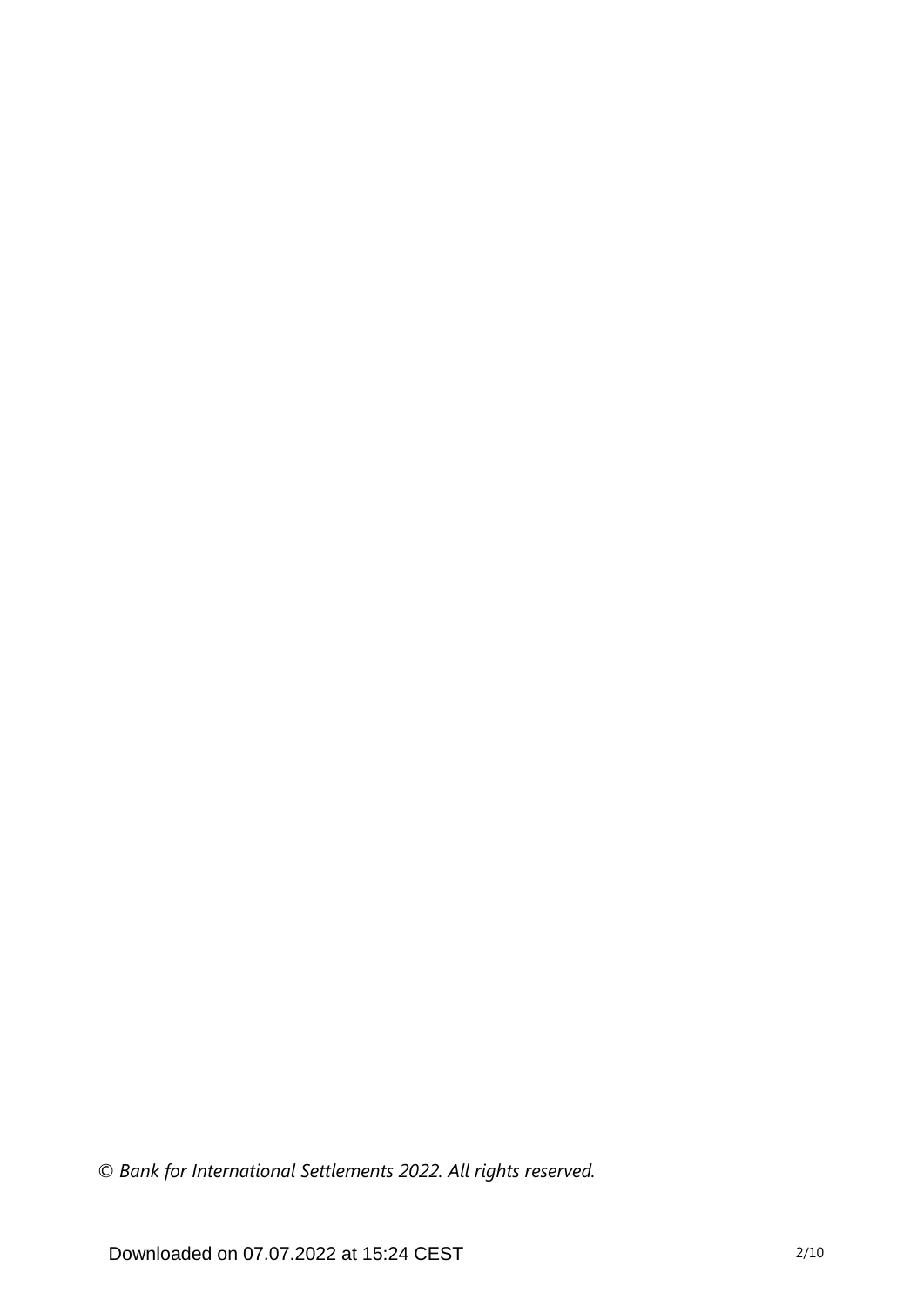## **External-ratings-based approach (SEC-ERBA)**

<span id="page-2-1"></span>For securitisation exposures that are externally rated, or for which an inferred rating is available, risk-weighted assets under the securitisation external ratingsbased approach (SEC-ERBA) will be determined by multiplying securitisation exposure amounts (as defined in [CRE40.19\)](https://www.bis.org/basel_framework/chapter/CRE/40.htm?tldate=20230101&inforce=20230101&published=20201126#paragraph_CRE_40_20230101_40_19) by the appropriate risk weights as determined by [CRE42.2](https://www.bis.org/basel_framework/chapter/CRE/42.htm?tldate=20230101&inforce=20191215&published=20191215#paragraph_CRE_42_20191215_42_2) to [CRE42.7,](https://www.bis.org/basel_framework/chapter/CRE/42.htm?tldate=20230101&inforce=20191215&published=20191215#paragraph_CRE_42_20191215_42_7) provided that the operational criteria in [CRE42.8](https://www.bis.org/basel_framework/chapter/CRE/42.htm?tldate=20230101&inforce=20191215&published=20191215#paragraph_CRE_42_20191215_42_8) to [CRE42.10](https://www.bis.org/basel_framework/chapter/CRE/42.htm?tldate=20230101&inforce=20191215&published=20191215#paragraph_CRE_42_20191215_42_10) are met. $\frac{1}{2}$  $\frac{1}{2}$  $\frac{1}{2}$ **42.1**

#### *Footnotes*

- <span id="page-2-0"></span>*[1](#page-2-1)*
- 

*The rating designations used in Tables 1 and 2 are for illustrative purposes only and do not indicate any preference for, or endorsement of, any particular external assessment system.*

**42.2** For exposures with short-term ratings, or when an inferred rating based on a short-term rating is available, the following risk weights will apply:

| ERBA risk weights for short-term ratings |           |           |           | Table 1              |
|------------------------------------------|-----------|-----------|-----------|----------------------|
| External credit<br>assessment            | $A-1/P-1$ | $A-2/P-2$ | $A-3/P-3$ | All other<br>ratings |
| Risk weight                              | 15%       | 50%       | 100%      | 1250%                |

- **42.3** For exposures with long-term ratings, or when an inferred rating based on a longterm rating is available, the risk weights depend on
	- (1) the external rating grade or an available inferred rating;
	- (2) the seniority of the position;
	- (3) the tranche maturity; and
	- (4) in the case of non-senior tranches, the tranche thickness.
- Specifically, for exposures with long-term ratings, risk weights will be determined according to Table 2 and will be adjusted for tranche maturity (calculated according to [CRE40.22](https://www.bis.org/basel_framework/chapter/CRE/40.htm?tldate=20230101&inforce=20230101&published=20201126#paragraph_CRE_40_20230101_40_22) and [CRE40.23\)](https://www.bis.org/basel_framework/chapter/CRE/40.htm?tldate=20230101&inforce=20230101&published=20201126#paragraph_CRE_40_20230101_40_23), and tranche thickness for non-senior tranches according to [CRE42.5.](https://www.bis.org/basel_framework/chapter/CRE/42.htm?tldate=20230101&inforce=20191215&published=20191215#paragraph_CRE_42_20191215_42_5) **42.4**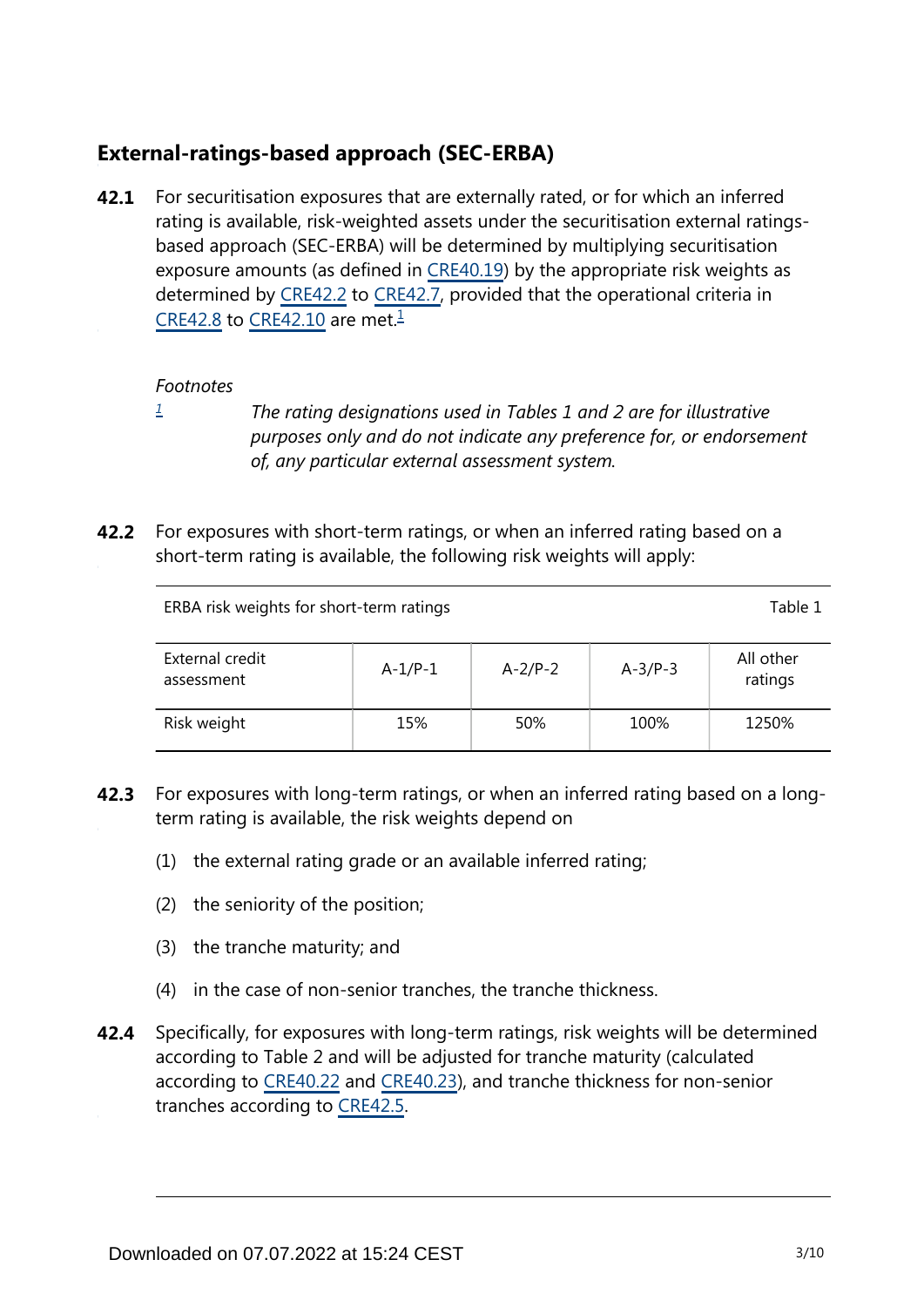ERBA risk weights for long-term ratings Table 2

|               | Senior tranche           |         | Non-senior (thin) tranche |         |
|---------------|--------------------------|---------|---------------------------|---------|
| Rating        | Tranche maturity $(M_T)$ |         | Tranche maturity $(M_T)$  |         |
|               | 1 year                   | 5 years | 1 year                    | 5 years |
| AAA           | 15%                      | 20%     | 15%                       | 70%     |
| $AA+$         | 15%                      | 30%     | 15%                       | 90%     |
| AA            | 25%                      | 40%     | 30%                       | 120%    |
| AA-           | 30%                      | 45%     | 40%                       | 140%    |
| $A+$          | 40%                      | 50%     | 60%                       | 160%    |
| A             | 50%                      | 65%     | 80%                       | 180%    |
| $A -$         | 60%                      | 70%     | 120%                      | 210%    |
| BBB+          | 75%                      | 90%     | 170%                      | 260%    |
| <b>BBB</b>    | 90%                      | 105%    | 220%                      | 310%    |
| BBB-          | 120%                     | 140%    | 330%                      | 420%    |
| $BB+$         | 140%                     | 160%    | 470%                      | 580%    |
| BB            | 160%                     | 180%    | 620%                      | 760%    |
| BB-           | 200%                     | 225%    | 750%                      | 860%    |
| B+            | 250%                     | 280%    | 900%                      | 950%    |
| B             | 310%                     | 340%    | 1050%                     | 1050%   |
| <b>B-</b>     | 380%                     | 420%    | 1130%                     | 1130%   |
| CCC+/CCC/CCC- | 460%                     | 505%    | 1250%                     | 1250%   |
| Below CCC-    | 1250%                    | 1250%   | 1250%                     | 1250%   |

**42.5** The risk weight assigned to a securitisation exposure when applying the SEC-ERBA is calculated as follows: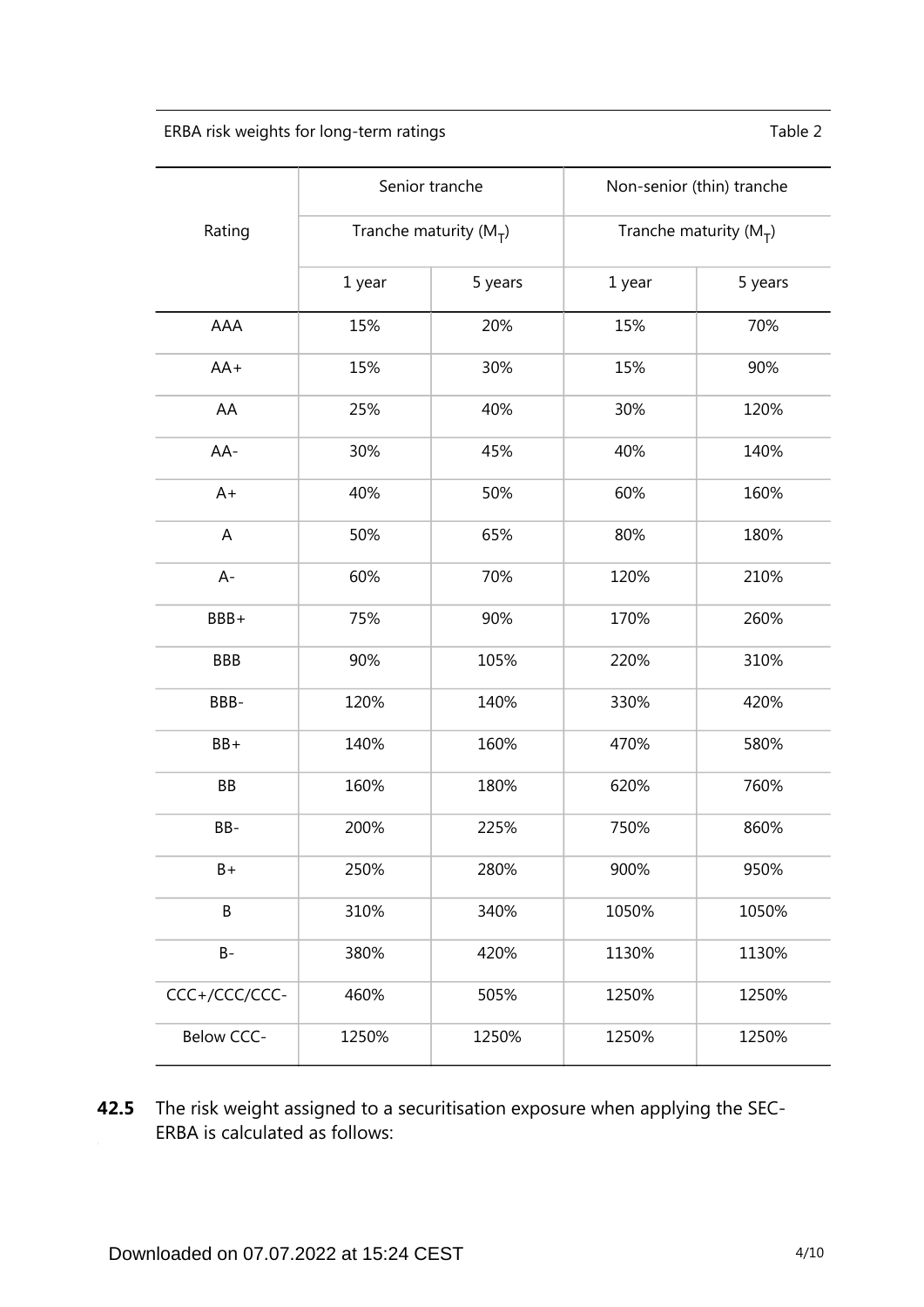- (1) To account for tranche maturity, banks shall use linear interpolation between the risk weights for one and five years.
- (2) To account for tranche thickness, banks shall calculate the risk weight for nonsenior tranches as follows, where T equals tranche thickness, and is measured as minus A, as defined, respectively, in [CRE44.15](https://www.bis.org/basel_framework/chapter/CRE/44.htm?tldate=20230101&inforce=20230101&published=20200327#paragraph_CRE_44_20230101_44_15) and [CRE44.14:](https://www.bis.org/basel_framework/chapter/CRE/44.htm?tldate=20230101&inforce=20230101&published=20200327#paragraph_CRE_44_20230101_44_14)

Risk weight = (risk weight from table after adjusting for maturity)  $\times$  (1 – min(T,50%))

- **42.6** In the case of market risk hedges such as currency or interest rate swaps, the risk weight will be inferred from a securitisation exposure that is pari passu to the swaps or, if such an exposure does not exist, from the next subordinated tranche.
- The resulting risk weight is subject to a floor risk weight of 15%. In addition, the resulting risk weight should never be lower than the risk weight corresponding to a senior tranche of the same securitisation with the same rating and maturity. **42.7**

### **Operational requirements for use of external credit assessments**

- <span id="page-4-0"></span>The following operational criteria concerning the use of external credit assessments apply in the securitisation framework: **42.8**
	- (1) To be eligible for risk-weighting purposes, the external credit assessment must take into account and reflect the entire amount of credit risk exposure the bank has with regard to all payments owed to it. For example, if a bank is owed both principal and interest, the assessment must fully take into account and reflect the credit risk associated with timely repayment of both principal and interest.
	- (2) The external credit assessments must be from an eligible external credit assessment institution (ECAI) as recognised by the bank's national supervisor in accordance with [CRE21](https://www.bis.org/basel_framework/chapter/CRE/21.htm?tldate=20230101&inforce=20230101&published=20200327) with the following exception. In contrast with [CRE21.2](https://www.bis.org/basel_framework/chapter/CRE/21.htm?tldate=20230101&inforce=20230101&published=20200327#paragraph_CRE_21_20230101_21_2)(3), an eligible credit assessment, procedures, methodologies, assumptions and the key elements underlying the assessments must be publicly available, on a non-selective basis and free of charge. $\stackrel{?}{=}$  In other words, a rating must be published in an accessible form and included in the ECAI's transition matrix. Also, loss and cash flow analysis as well as sensitivity of ratings to changes in the underlying rating assumptions should be publicly available. Consequently, ratings that are made available only to the parties to a transaction do not satisfy this requirement.
	- (3) Eligible ECAIs must have a demonstrated expertise in assessing securitisations, which may be evidenced by strong market acceptance.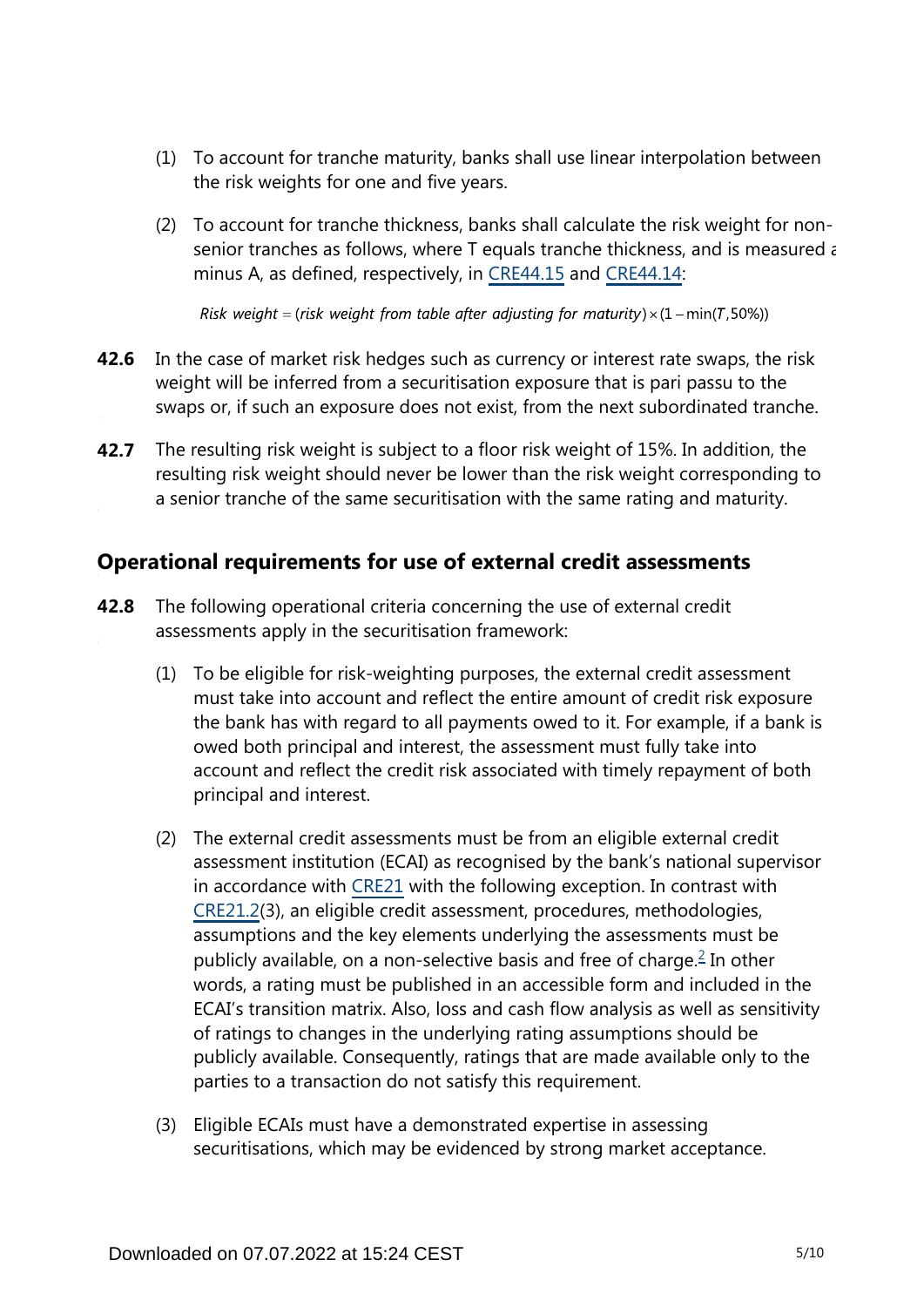- (4) Where two or more eligible ECAIs can be used and these assess the credit risk of the same securitisation exposure differently, [CRE21.6](https://www.bis.org/basel_framework/chapter/CRE/21.htm?tldate=20230101&inforce=20230101&published=20200327#paragraph_CRE_21_20230101_21_6) to [CRE21.8](https://www.bis.org/basel_framework/chapter/CRE/21.htm?tldate=20230101&inforce=20230101&published=20200327#paragraph_CRE_21_20230101_21_8) will apply.
- (5) Where credit risk mitigation (CRM) is provided to specific underlying exposures or the entire pool by an eligible guarantor as defined in [CRE22](https://www.bis.org/basel_framework/chapter/CRE/22.htm?tldate=20230101&inforce=20230101&published=20201126) and is reflected in the external credit assessment assigned to a securitisation exposure(s), the risk weight associated with that external credit assessment should be used. In order to avoid any double-counting, no additional capital recognition is permitted. If the CRM provider is not recognised as an eligible guarantor under [CRE22](https://www.bis.org/basel_framework/chapter/CRE/22.htm?tldate=20230101&inforce=20230101&published=20201126), the covered securitisation exposures should be treated as unrated.
- (6) In the situation where a credit risk mitigant solely protects a specific securitisation exposure within a given structure (eg asset-backed security tranche) and this protection is reflected in the external credit assessment, the bank must treat the exposure as if it is unrated and then apply the CRM treatment outlined in [CRE22](https://www.bis.org/basel_framework/chapter/CRE/22.htm?tldate=20230101&inforce=20230101&published=20201126) or in the foundation internal ratings-based (IRB) approach of [CRE30](https://www.bis.org/basel_framework/chapter/CRE/30.htm?tldate=20230101&inforce=20230101&published=20200327) to [CRE36,](https://www.bis.org/basel_framework/chapter/CRE/36.htm?tldate=20230101&inforce=20230101&published=20200327) to recognise the hedge.
- (7) A bank is not permitted to use any external credit assessment for riskweighting purposes where the assessment is at least partly based on unfunded support provided by the bank. For example, if a bank buys assetbacked commercial paper (ABCP) where it provides an unfunded securitisation exposure extended to the ABCP programme (eg liquidity facility or credit enhancement), and that exposure plays a role in determining the credit assessment on the ABCP, the bank must treat the ABCP as if it were not rated. The bank must continue to hold capital against the other securitisation exposures it provides (eg against the liquidity facility and/or credit enhancement).

#### *Footnotes*

<span id="page-5-0"></span>*[2](#page-4-0)*

*Where the eligible credit assessment is not publicly available free of charge, the ECAI should provide an adequate justification, within its own publicly available code of conduct, in accordance with the "comply or explain" nature of the International Organization of Securities Commissions' Code of Conduct Fundamentals for Credit Rating Agencies.*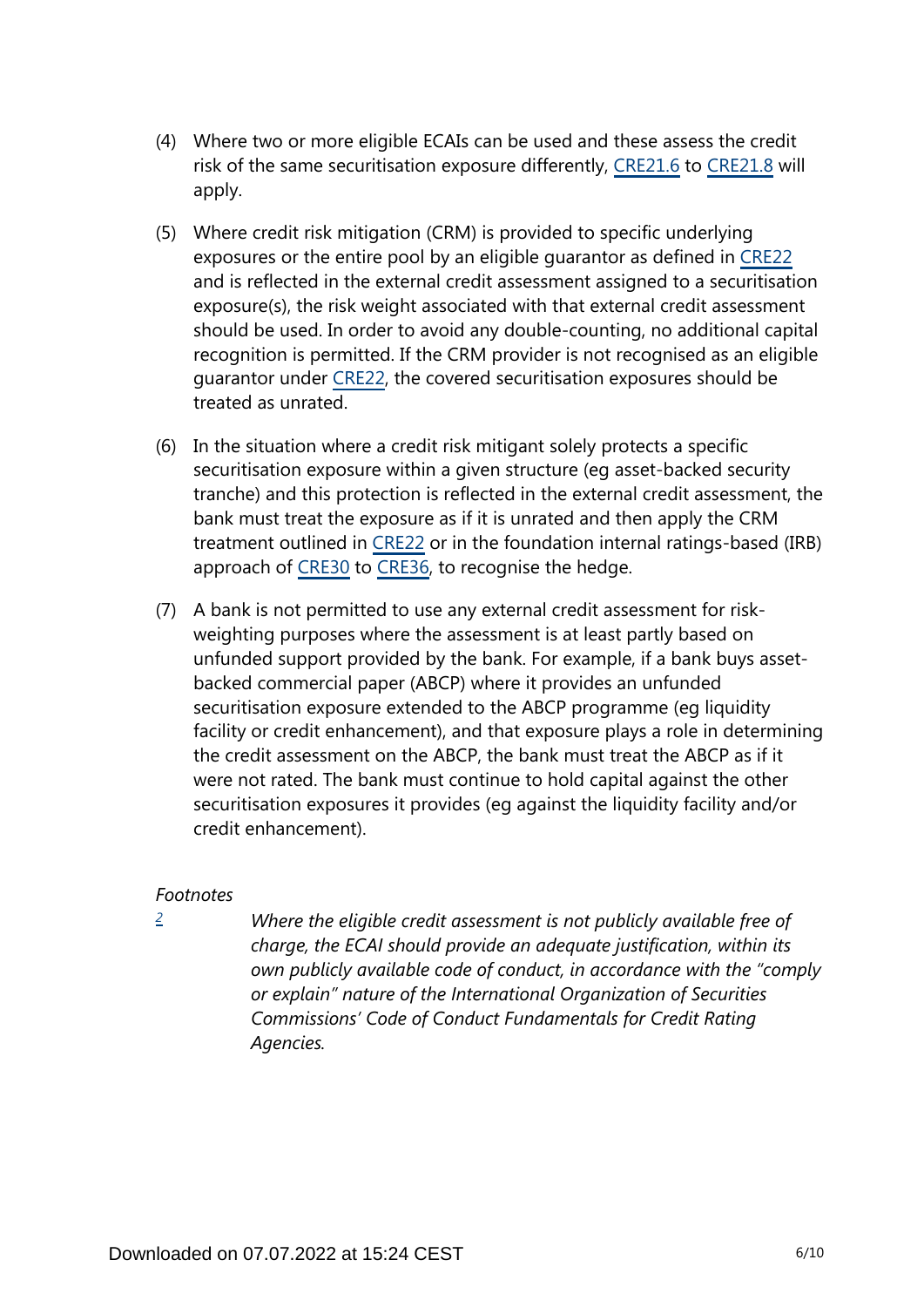## **Operational requirements for inferred ratings**

- **42.9** In accordance with the hierarchy of approaches determined in [CRE40.41](https://www.bis.org/basel_framework/chapter/CRE/40.htm?tldate=20230101&inforce=20230101&published=20201126#paragraph_CRE_40_20230101_40_41) to [CRE40.](https://www.bis.org/basel_framework/chapter/CRE/40.htm?tldate=20230101&inforce=20230101&published=20201126#paragraph_CRE_40_20230101_40_47) [47](https://www.bis.org/basel_framework/chapter/CRE/40.htm?tldate=20230101&inforce=20230101&published=20201126#paragraph_CRE_40_20230101_40_47), a bank must infer a rating for an unrated position and use the SEC-ERBA provided that the requirements set out in [CRE42.10](https://www.bis.org/basel_framework/chapter/CRE/42.htm?tldate=20230101&inforce=20191215&published=20191215#paragraph_CRE_42_20191215_42_10) are met. These requirements are intended to ensure that the unrated position is pari passu or senior in all respects to an externally-rated securitisation exposure termed the "reference securitisation exposure".
- **42.10** The following operational requirements must be satisfied to recognise inferred ratings:
	- (1) The reference securitisation exposure (eg asset-backed security) must rank pari passu or be subordinate in all respects to the unrated securitisation exposure. Credit enhancements, if any, must be taken into account when assessing the relative subordination of the unrated exposure and the reference securitisation exposure. For example, if the reference securitisation exposure benefits from any third-party guarantees or other credit enhancements that are not available to the unrated exposure, then the latter may not be assigned an inferred rating based on the reference securitisation exposure.
	- (2) The maturity of the reference securitisation exposure must be equal to or longer than that of the unrated exposure.
	- (3) On an ongoing basis, any inferred rating must be updated continuously to reflect any subordination of the unrated position or changes in the external rating of the reference securitisation exposure.
	- (4) The external rating of the reference securitisation exposure must satisfy the general requirements for recognition of external ratings as delineated in [CRE42.8](https://www.bis.org/basel_framework/chapter/CRE/42.htm?tldate=20230101&inforce=20191215&published=20191215#paragraph_CRE_42_20191215_42_8).

## **Alternative capital treatment for term STC securitisations and shortterm STC securitisations meeting the STC criteria for capital purposes**

- **42.11** Securitisation transactions that are assessed as simple, transparent and comparable (STC)-compliant for capital purposes as defined in [CRE40.67](https://www.bis.org/basel_framework/chapter/CRE/40.htm?tldate=20230101&inforce=20230101&published=20201126#paragraph_CRE_40_20230101_40_67) can be subject to capital requirements under the securitisation framework, taking into account that, when the SEC-ERBA is used, [CRE42.12,](https://www.bis.org/basel_framework/chapter/CRE/42.htm?tldate=20230101&inforce=20191215&published=20191215#paragraph_CRE_42_20191215_42_12) [CRE42.13](https://www.bis.org/basel_framework/chapter/CRE/42.htm?tldate=20230101&inforce=20191215&published=20191215#paragraph_CRE_42_20191215_42_13) and [CRE42.14](https://www.bis.org/basel_framework/chapter/CRE/42.htm?tldate=20230101&inforce=20191215&published=20191215#paragraph_CRE_42_20191215_42_14) are applicable instead of [CRE42.2,](https://www.bis.org/basel_framework/chapter/CRE/42.htm?tldate=20230101&inforce=20191215&published=20191215#paragraph_CRE_42_20191215_42_2) [CRE42.4](https://www.bis.org/basel_framework/chapter/CRE/42.htm?tldate=20230101&inforce=20191215&published=20191215#paragraph_CRE_42_20191215_42_4) and [CRE42.7](https://www.bis.org/basel_framework/chapter/CRE/42.htm?tldate=20230101&inforce=20191215&published=20191215#paragraph_CRE_42_20191215_42_7) respectively.
- **42.12** For exposures with short-term ratings, or when an inferred rating based on a short-term rating is available, the following risk weights will apply: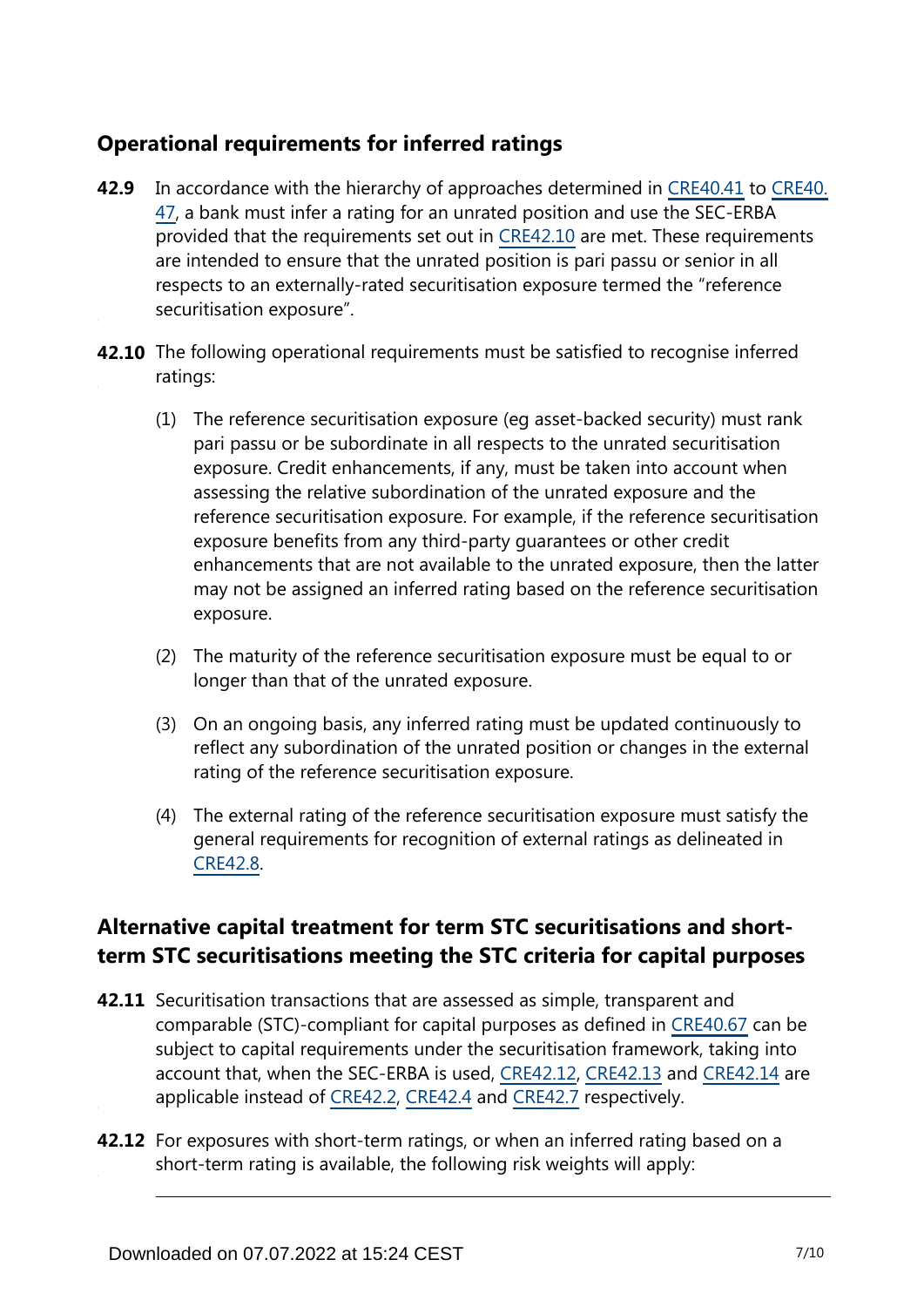| ERBA STC risk weights for short-term ratings | Table 3 |
|----------------------------------------------|---------|
|                                              |         |

| External credit<br>assessment | $A-1/P-1$ | $A-2/P-2$ | $A-3/P-3$ | All other<br>ratings |
|-------------------------------|-----------|-----------|-----------|----------------------|
| Risk weight                   | 10%       | 30%       | 60%       | 1250%                |

**42.13** For exposures with long-term ratings, risk weights will be determined according to Table 4 and will be adjusted for tranche maturity (calculated according to [CRE40.22](https://www.bis.org/basel_framework/chapter/CRE/40.htm?tldate=20230101&inforce=20230101&published=20201126#paragraph_CRE_40_20230101_40_22) and [CRE40.23](https://www.bis.org/basel_framework/chapter/CRE/40.htm?tldate=20230101&inforce=20230101&published=20201126#paragraph_CRE_40_20230101_40_23)), and tranche thickness for non-senior tranches according to [CRE42.5](https://www.bis.org/basel_framework/chapter/CRE/42.htm?tldate=20230101&inforce=20191215&published=20191215#paragraph_CRE_42_20191215_42_5) and [CRE42.6](https://www.bis.org/basel_framework/chapter/CRE/42.htm?tldate=20230101&inforce=20191215&published=20191215#paragraph_CRE_42_20191215_42_6).